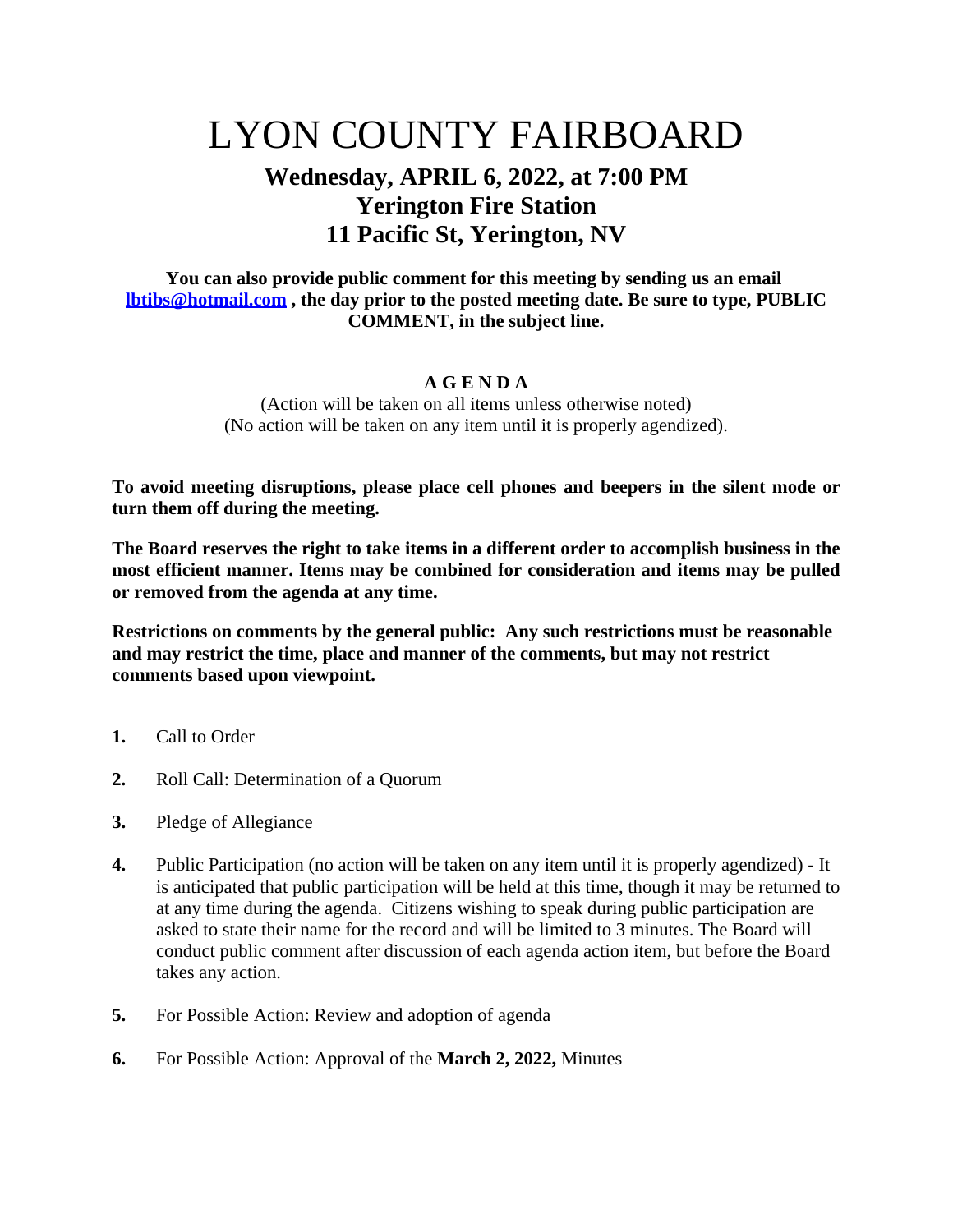- **7.** For Possible Action: Approval of the **April 2022** Financial Report
- **8.** Correspondence
- **9.** Report from Battle Born Grange—Carolyn Chamlee
- **10.** For Possible Action: Approval of Lease Agreements
	- A. Gonzalez deVrena—Main Barn-May 21
	- B. Zarazua-Main Barn-Main Barn-May 28
	- C. Grange-Arena-????-Will be attending meeting
	- D. Hernandez-Main Barn-June 18
	- E. Pineda-Voshal-September 3
	- F. NIC-Fairgrounds-July 4 thru August 7
	- G. Livestock Show
- **11.** For Possible Action: Review and Discuss 2022 Fair & Rodeo
	- A. Parade—Entries, Awards, Set Up, Judges, Announcer, Advertising
	- B. Corn Hole Tournament
	- C. Mr Bean Contract
	- D. Bands
	- E. Ticket Prices
	- F. Eventbrite
- **12.** For Possible Action: Review and Discuss 2022 Livestock Show
- **13.** For Possible Action: Review and Discuss Maintenance at Fairgrounds
- **14.** Chair & Board Member Comments
- **15.** Public Participation (no action will be taken on any item until it is properly agendized) It is anticipated that public participation will be held at this time, though it may be returned to at any time during the agenda. Citizens wishing to speak during public participation are asked to state their name for the record and will be limited to 3 minutes. The Board will conduct public comment after discussion of each agenda action item, but before the Board takes any action.
- **16.** Adjourn

**This agenda has been posted in accordance with the open meeting law at the Lyon County Administrative Complex and the County and State website. [http://www.lyon-county.org](http://www.lyon-county.org/)**; **<https://notice.nv.gov/Notice>**

**Members of the public requesting meeting support materials may contact Stagecoach Advisory Board via Lyon County Fair [Board-lbtibs@hotmail.com](mailto:Board-lbtibs@hotmail.com)**

Lyon County recognizes the needs and civil rights of all persons regardless of age, race, color, religion, sex, **handicap, family status, or national origin. In accordance with Federal civil rights law and U.S. Department**